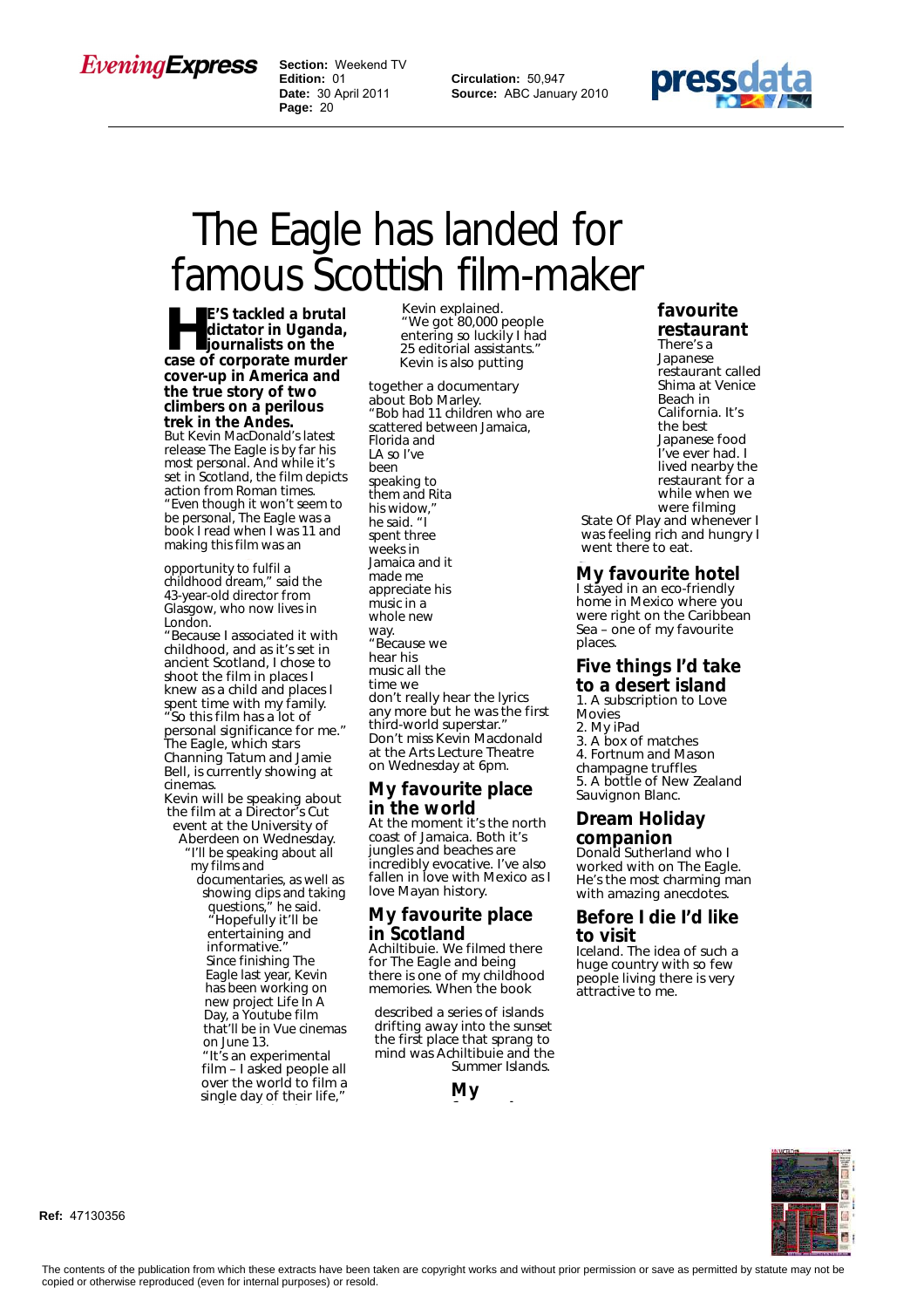

 **Section:** Weekend TV  **Edition:** 01  **Date:** 30 April 2011  **Page:** 20

**Circulation:** 50,947 **Source:** ABC January 2010







**ANECDOTES:** Donald Sutherland is "charming".





**Ref:** 47130356